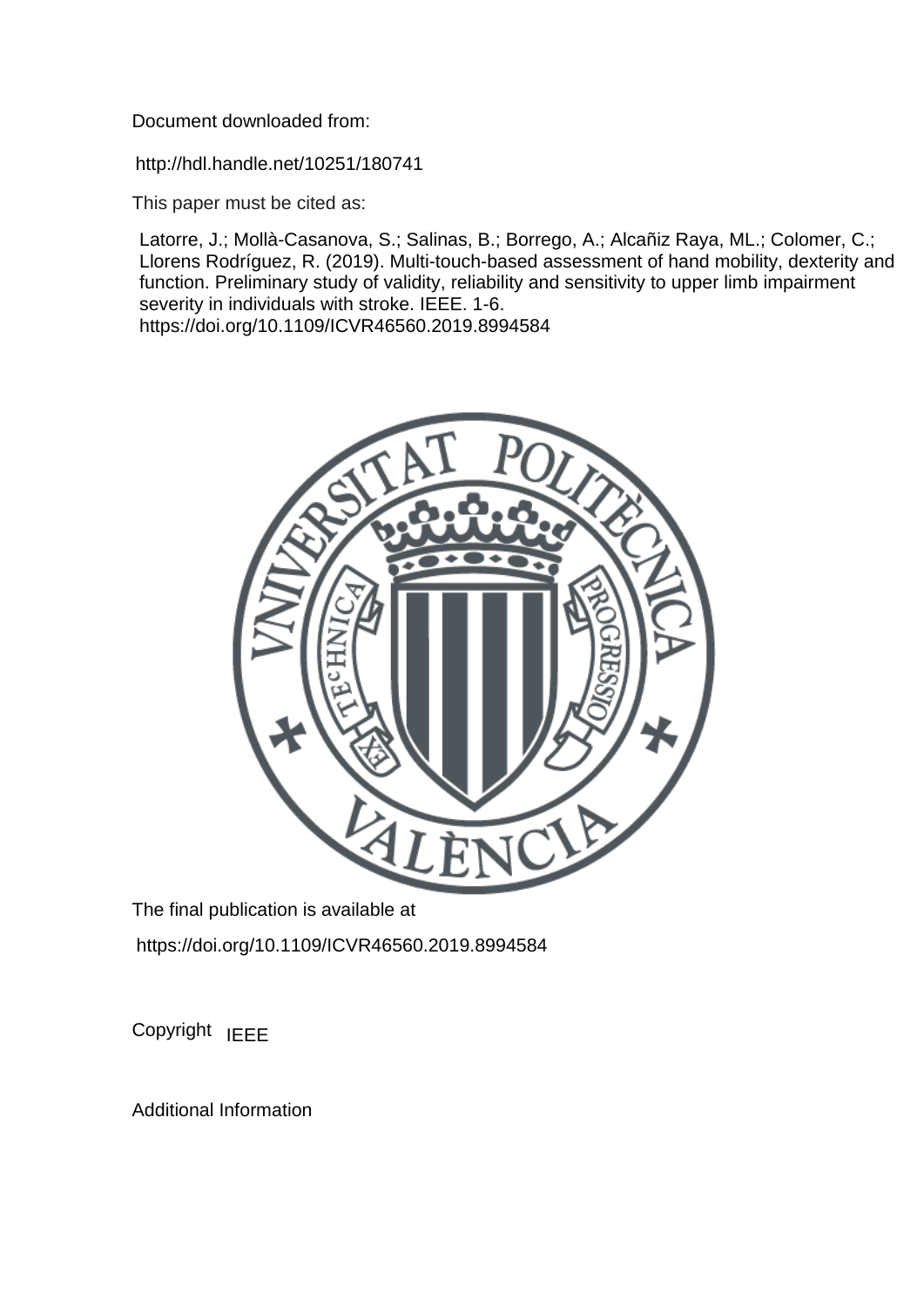# Multi-touch-based assessment of hand mobility, dexterity and function. Preliminary study of validity, reliability and sensitivity to upper limb impairment severity in individuals with stroke.

Jorge Latorre<sup>1,2</sup>, Sara Mollà-Casanova<sup>1</sup>, Bárbara Salinas<sup>1</sup>, Adrián Borrego<sup>1</sup>, Mariano Alcañiz<sup>1</sup>, Roberto Llorens<sup>1,2</sup>

<sup>1</sup>*Neurorehabilitation and Brain Research Group*, *Instituto Interuniversitario de Investigación en Bioingeniería*. *Universitat Politècnica de València*. Valencia, Spain. [jlatorre@i3b.upv.es](mailto:jlatorre@i3b.upv.es)

*Abstract***—Impairments of the upper limb function are among the most common and disabling sequelae after stroke, and their rehabilitation poses a major challenge for current physical and occupational therapy interventions. While restoration of certain degree of proximal and global movements and function is expected, the recovery of premorbid hand mobility and dexterity is less likely to occur. Although great efforts are usually made to rehabilitate these skills, with customized particular and analytic exercises, their assessment is rarely made with the same level of specificity. In general, hand and finger mobility and functionality are indirectly assessed in the clinic with standardized clinical scales and tests that require the use of these skills to perform some tasks. Although these scales are easy to administer, they can present poor accuracy, be biased, and do not allow for isolated assessment of joints and movements. Multi-touch technology enables interaction with electronic devices, such as smartphones and tablets, with on-screen finger touches. Although there is a very limited number of studies that investigate the potential of this technology to rehabilitate hand mobility and dexterity, the use of this technology for assessment of these skills remains unexplored. This study evaluates the feasibility of a multi-touchbased assessment tool (app) of hand mobility and dexterity in a sample of post-stroke survivors. Our results provide preliminary evidence that this technology can be used to design valid and reliable instruments for assessing hand mobility and dexterity that, in addition, are sensitive to the severity of the motor impairment of the upper limb after stroke, which could complement conventional clinical assessment.**

**Keywords—hand mobility, hand dexterity, assessment, stroke, validity, upper limb, tablet, multi-touch technology, app.** 

#### I. INTRODUCTION

Among the wide motor alterations after a stroke, impairments of the upper limb function represent one of the most disabling sequelae for the performance of daily activities and one of the greatest challenges for rehabilitation interventions during the whole rehabilitation process [1]. Up to 55-75% of individuals who have suffered a stroke still present a deficit of the upper limb function 3-6 months after

Carolina Colomer<sup>2</sup> <sup>2</sup>*NEURORHB. Servicio de Neurorrehabilitación de Hospitales Vithas*. Valencia, Spain

the injury [2], [3]. Common motor deficits, as hemiparesis, which manifest as a decrease of the strength or partial paralysis in the affected limbs [4], and spasticity, which manifest as an unusual tension or increased muscle tone that causes rigidity in most cases [4], have a major negative impact on both mobility and functionality of the upper limbs [5], [6]. The intrinsic difficulty to recover full function of the upper extremities can be partially explained by the great complexity of arm-hand function, which includes grasping, holding, pointing, and manipulating objects, and involve coordination of multiple joints, from the shoulder to the fingers. The recovery of the functionality seems to follow a common pattern, with gross and proximal movements presenting better prognosis, and fine and distal movements being less likely to achieve full recovery. Hand mobility and dexterity, the ability to move and coordinate joint movements of the hand executed by muscles innervated by radial, ulnar and median nerves, is a paradigmatic example of the former. Full recovery of hand mobility and dexterity is difficult to achieve, as it requires fast and accurate coordination of gross and fine voluntary movements, which are developed through lifetime as a result of long-term learning, training, and experience.

For the same reasons, assessment of hand mobility and dexterity is also a difficult task. Clinical evaluation of hand mobility is usually performed with goniometers. Clinical evaluation of hand dexterity is usually indirectly done using conventional clinical assessment tools and tests of upper limb function that involve certain degree of gross and fine hand dexterity. Although clinical scales are usually easy and quick to administer, they can be biased and, more importanly, only provide overall measures of upper limb function that do not allow complete evaluation of the hand mobility and function.

Different technological solutions have been proposed to overcome these limitations.

Robotic devices [7] have been shown to be effective at assessing hand function in hemiplegic individuals with chronic stroke. However, these devices are commonly expensive and require a dedicated space in the clinic.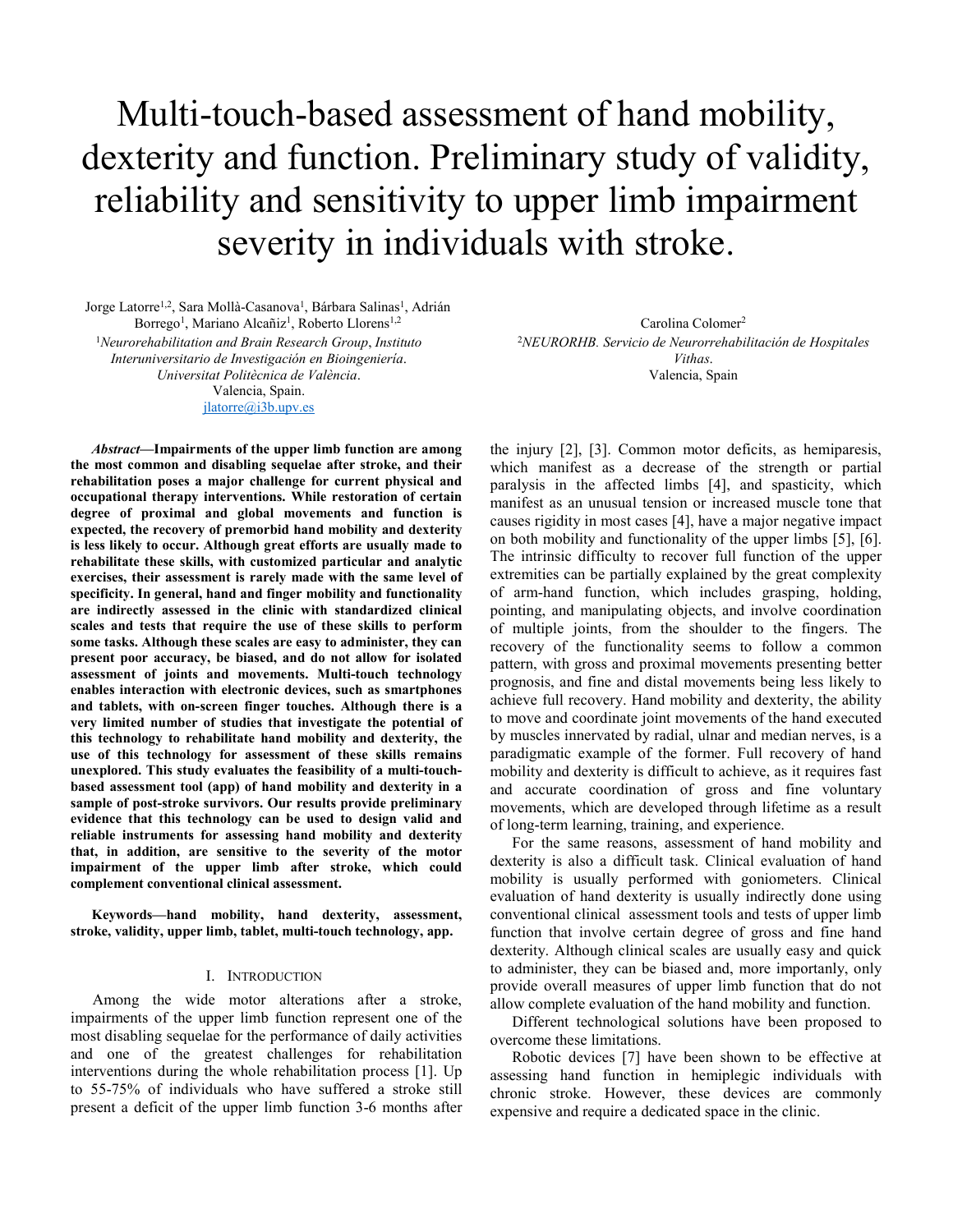Multi-touch technology, as that present in current smartphones and tablets, allows for very precise detection of finger touches and hand gestures on a capacitive screen. This feature, together with their portability and low-cost, have motivated the use of these electronic devices in a small number of studies on hand dexterity. These preliminary studies proved the usability of multi-touch technology on individuals with stroke [8][9] and identified worse performance on this population in comparison to healthy of different age [9]. Although these studies provide preliminary evidence of the potential of multi-touch technology to facilitate interaction with this technology on individuals poststroke, there is no previous report on its potential for assessment of hand mobility and function.

The objective of this study was threefold: first, to determine the convergent validity of a multi-touch-based assessment tool of hand mobility and dexterity with standardized clinical tests on a sample of individuals with stroke; second, to determine its inter-rater reliability, and finally, to determine whether the assessment tool is able to classify participants according to the severity of their impairment.

# II. METHODS

#### *A. Participants*

Participants were recruited from the long-term stroke management program of Vithas Valencia al Mar Hospital (València, Spain) and Vithas Aguas Vivas Hospital (Carcaixent, Spain). The inclusion criteria to participate in the study were: 1) ischemic or hemorrhagic stroke diagnosed by CT or MR imaging; 2) lack of severe hypertonia that prevented interaction, as defined by scores in the Modified Ashworth Scale below 3; 3) active movement of distal joints, as defined by scores in Medical Research Council Scale for Muscle above 1; and 4) fairly good cognitive condition, as defined by scores in the Mini-Mental State Examination above 23. Candidates were excluded if they had impaired comprehension that hinder sufficient understanding of the instructions, as defined by scores in the Mississippi Aphasia Screening Test scores below 45, and severe visual or auditory deficits that prevent visualization of the instruments. The study was approved by the Institutional Review Board of the Neurorehabilitation and Brain Injury Service of Vithas Hospitals. Written consent was obtained from all of the subjects who satisfied the inclusion criteria and accepted to participate in the study.

## *B. Instrumentation*

A dedicated assessment tool was programmed for both Android and Windows operating systems. The operation of the application, however, is analogous. The interface was designed to be as simple as possible (Fig. 1).



Fig. 1. Flowchart of the hand dexterity assessment tool.

A home screen provides basic information about the tool and allows for basic configuration, as changing the language settings. The next screen allows for selecting an existing user or creating a new one. Once a user is created his/her data are stored and will be available for future assessments unless they are voluntarily deleted. The same screen allows starting a new assessment or checking the results of previous assessments. If a new assessment is selected, the user must choose the hand (left/right) under assessment and, in the next screen, which tests from a total of six are included in the assessment. The selected tests are sequentially executed. Before each test, the application provides a brief description of the exercise and a visual animation of the movement to be performed. During the test visual feedback is provided of each detected touch on the screen. All of the tests begin after a 3-second countdown and an indication of "Go!". At the end of the assessment, the tool provides basic information of the results and stores the raw data locally for further analysis if desired. A description of the tests is provided below.

#### *1) Tapping*

This test evaluates the number of index finger touches on the screen that can be performed in 10 seconds (Fig. 2). The output parameters of this test are the number of touches, and the reaction time, which corresponds to the time from the start of the test until the first touch detected.



Fig. 2. Tapping test.

# *2) Flexion and extension of isolated metacarpophanlangeal joints*

Similar to the tapping test, this test evaluates the number of touches on the screen that can be performed with each finger while maintaining the other fingers in contact with the screen (Fig. 3). If this condition is not satisfied, the number of touches are not taken into account. The output parameters of this test are, analogously, the number of touches and the reaction time for each finger.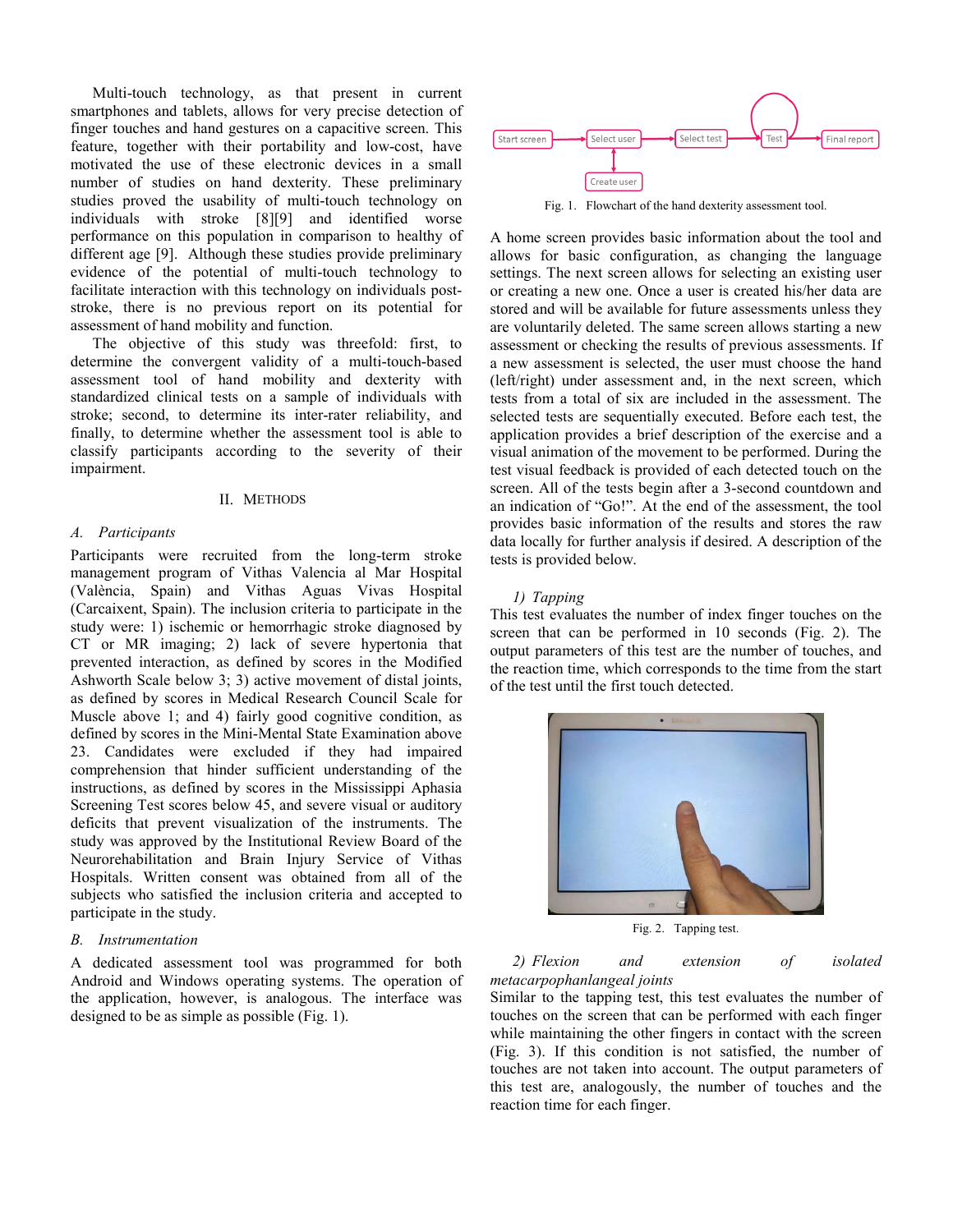

Fig. 3. Flexion and extension of isolated metacarpophanlangeal joints test.

## *3) Finger pinch range*

This test evaluates the maximum and minimum distance that the thumb and each one of the other fingers can be separated (extension of the metacarpophalangeal and interphalangeal joints) and move closer together (flexion of the metacarpophalangeal and interphalangeal joints) without losing contact with the screen (Fig. 4). Multiple attempts can be made. The output parameters of this test are the minimum and the maximum distance reached.



Fig. 4. Finger pinch range test.

# *4) Hand opening and closing area*

This test evaluates the maximum and minimum area defined by extending and flexing the fingers (Fig. 5). Analogously to the previous test, multiple repetitions can be performed. The output parameters of this test are the minimum and maximum area reached.



Fig. 5. Hand opening and closing area test.

## *5) Oculo-manual coordination control*

This test evaluates the ocular and manual tracking and reaching of 32 visual targets arranged on a 4x8 grid (Fig. 6). Reaches can be performed with the fingers or a touchscreen pencil in the shortest possible time. The output parameters of this test are the time to touch all the targets and the number of off-target touches.



Fig. 6. Oculo-manual coordination control test.

# *C. Procedure*

All the participants were assessed with three standardized clinical scales and tests and with the developed multi-touchbased tool. Sixteen participants were assessed by two different experimenter within the same day, the experimenter is in charge of explaining the test to the participant. During the assessment, the participants were seated in a chair and their hand were positioned in a convenience position for the test without an assistive device. All the exercises presented in the multi-touch-based tool were performed once, but the oculomanual coordination test, which was performed twice (with a touchscreen pencil and with the fingers). Clinical assessment included the Upper Extremity subscale of the Fugl-Meyer Assessment Scale, the Box and Block Test, and the Nine Hole Peg Test. A 12" tablet, the Chuwi Hi12 (Chuwi Technology, Shenzhen, China), running the Android version of the multitouch-based test was used. All the assessments were performed for each participant within the same day. The duration of a complete assessment was approximately 30 minutes.

# *D. Data analysis*

Non-normal distribution of the data was confirmed with Shapiro-Wilk testing. Spearman correlation was used to investigate possible associations between the output parameters of each test of the multi-touch-based tool and variables of the conventional clinical scales and tests.

The inter-observer reliability of the multi-touch-based measures was determined with a repeated measures analysis of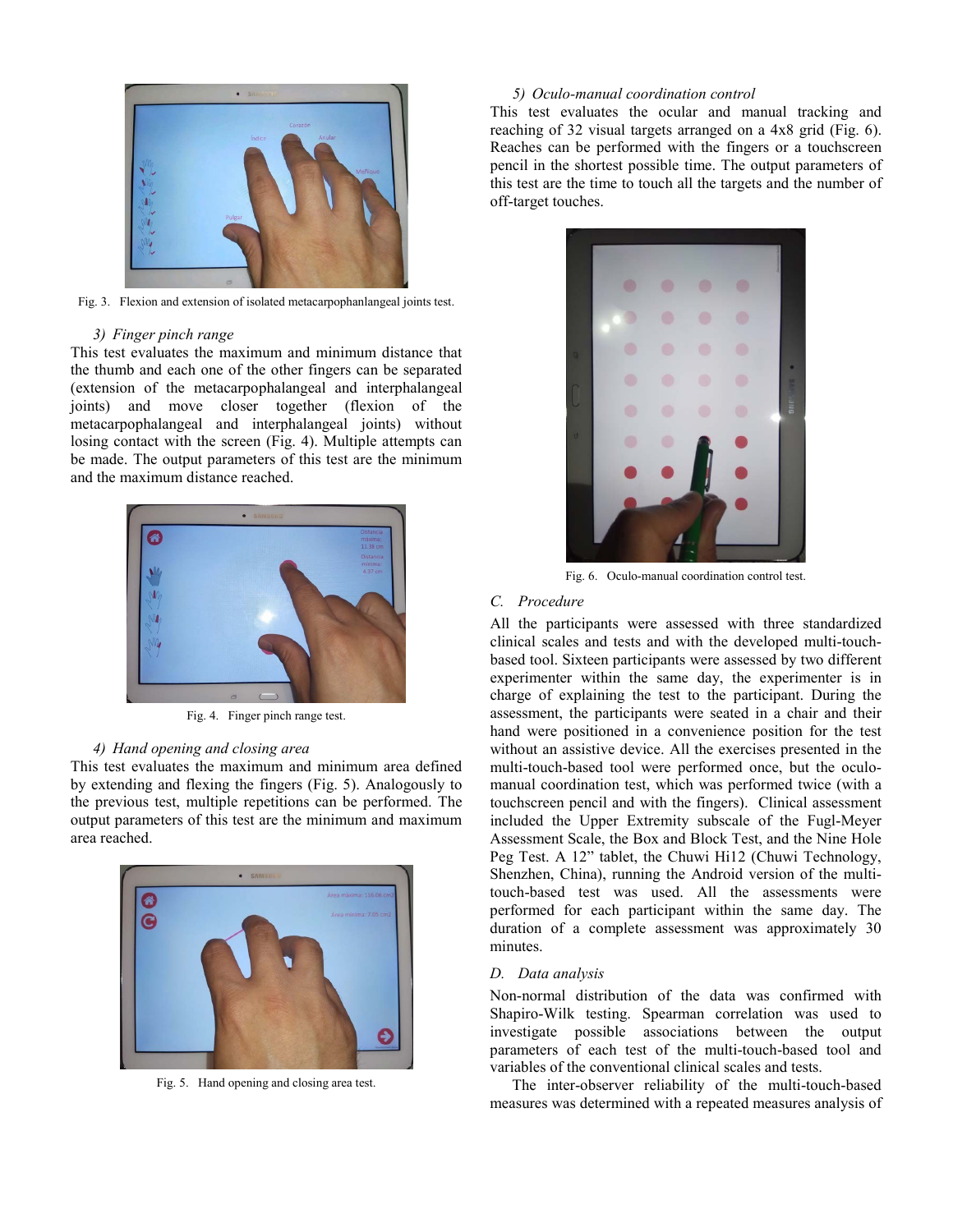variance to calculate the intraclass correlation coefficient (ICC) [10].

Finally, participants were categorized according to the severity of their upper limb function with the Fugl-Meyer Assessment Scale as mild (scores between 47 and 66) or moderate (scores between 19 and 47). A Student's t-test was used to compare multi-touch-based measures between both groups. Homoscedasticity was previously checked (Levene test), using the Statterthwaite approach in case of noncompliance.

The SPSS v22 (SPSS Inc., Chicago, IL, USA) was used to perform the statistical analysis.

## III. RESULTS

#### *A. Participants*

A convenient sample of forty-five individuals with stroke, 18 women and 27 men, were enrolled and took part in this study. Participants presented a mean age of 54.9±14.6 years old and a time since injury of 23.7±28.5 months. Etiology of the participants included hemorrhagic (n=21) and ischemic stroke  $(n=24)$ . Brain injuries affected the left  $(n=25)$ , right  $(n=14)$ , and both hemispheres  $(n=2)$ , and the brainstem  $(n=4)$ . The mild impairment group consisted of 26 participants and moderate impairment group consisted of 19 participants.

# *B. Convergent validity between clinical instruments and the mutitouch-based tool*

Significant interactions of different strength emerged between the variables of the multi-touch-based tool and clinical instruments.

Interactions with the Fugl-Meyer Assessment Scale were mostly moderate for all the variables but for the minimum index and middle finger pinch and minimum palmar area, which were poor or non-significant (Table I).

TABLE I. CORRELATIONS BETWEEN THE MULTI-TOUCH-BASED VARIABLES AND THE FUGL-MEYER ASSESSMENT SCALE.

| <b>Variables</b>                      | Shoulder,<br>elbow,<br>forearm | Wrist     | Hand      | Coordi<br>nation/<br>speed | Total     |
|---------------------------------------|--------------------------------|-----------|-----------|----------------------------|-----------|
| Taps <sup>1</sup>                     | $0.41*$                        | $0.56**$  | $0.65**$  | $0.60**$                   | $0.63**$  |
| Thumb touches <sup>2</sup>            | $0.64**$                       | $0.73**$  | $0.52**$  | $0.50**$                   | $0.79**$  |
| Index finger touches <sup>2</sup>     | $0.59**$                       | $0.70**$  | $0.54**$  | $0.38*$                    | $0.74**$  |
| Ring finger touches <sup>2</sup>      | $0.61**$                       | $0.65**$  | $0.54**$  | $0.46*$                    | $0.69**$  |
| Pinky finger touches <sup>2</sup>     | $0.63**$                       | $0.74**$  | $0.50**$  | $0.49*$                    | $0.77**$  |
| Min. index finger pinch $3$           | $-0.06$                        | $-0.15$   | $-0.27$   | $-0.07$                    | $-0.14$   |
| Max. index finger pinch <sup>3</sup>  | $0.33*$                        | $0.39*$   | $0.32*$   | $0.34*$                    | $0.43*$   |
| Min. middle finger pinch <sup>3</sup> | $-0.13$                        | $-0.29$   | $-0.41*$  | $-0.31$                    | $-0.32*$  |
| Max. middle finger pinch <sup>3</sup> | $0.33*$                        | $0.51**$  | $0.34*$   | 0.22                       | $0.44*$   |
| Min. ring finger pinch <sup>3</sup>   | $-0.36*$                       | $-0.53**$ | $-0.54**$ | $-0.33*$                   | $-0.56**$ |
| Max. ring finger pinch <sup>3</sup>   | $0.38*$                        | $0.47*$   | 0.30      | 0.32                       | $0.48*$   |
| Min. pinky finger pinch <sup>3</sup>  | $-0.53**$                      | $-0.55**$ | $-0.37*$  | $-0.23$                    | $-0.58**$ |

| Max. pinky finger pinch <sup>3</sup>                               | $0.44*$ | $0.52**$ | $0.54**$ | $0.46*$  | $0.58**$ |
|--------------------------------------------------------------------|---------|----------|----------|----------|----------|
| Min. palmar area <sup>4</sup>                                      | $-0.08$ | $-0.23$  | $-0.09$  | $-0.19$  | $-0.17$  |
| Max. palmar area <sup>4</sup>                                      | 0.26    | $0.51**$ | $0.57**$ | $0.47*$  | $0.52**$ |
| Oculo-manual<br>coordination (touchscreen<br>$pencil$ <sup>5</sup> | $0.38*$ | $0.46*$  | $0.31*$  | $0.54**$ | $0.45*$  |
| Oculo-manual<br>coordination (finger) $5$                          | $0.38*$ | $0.49*$  | $0.42*$  | $0.61**$ | $0.51**$ |
|                                                                    |         |          |          |          |          |

<sup>1</sup>: Tapping test. <sup>2</sup>: Flexion and extension of isolated metacarpophanlangeal joints test. <sup>3</sup>: Finger pinch range. <sup>4</sup>: Hand opening and closing test. <sup>5</sup>: Oculo-manual coordination test. \*: p<0.05. \*\*: p<0.01.

Significant interactions with the Box and Block Test and the Nine Hole Peg Test were detected in almost all measures of the multi-touch-based tests but for the minimum palmar area (Table II).

| TABLE II. CORRELATIONS BETWEEN THE MULTI-TOUCH-BASED VARIABLES |  |  |  |
|----------------------------------------------------------------|--|--|--|
| AND THE BOX AND BLOCK TEST AND THE NINE HOLE PEG TEST          |  |  |  |

| <b>Variables</b>                                                | <b>Box</b> and<br><b>Block Test</b> | <b>Nine Hole</b><br>Peg Test |
|-----------------------------------------------------------------|-------------------------------------|------------------------------|
| Taps <sup>1</sup>                                               | $0.70**$                            | $-0.65**$                    |
| Thumb touches <sup>2</sup>                                      | $0.77**$                            | $-0.74**$                    |
| Index finger touches <sup>2</sup>                               | $0.72**$                            | $-0.77**$                    |
| Ring finger touches <sup>2</sup>                                | $0.75**$                            | $-0.84**$                    |
| Pinky finger touches <sup>2</sup>                               | $0.72**$                            | $-0.87*$                     |
| Min. index finger pinch <sup>3</sup>                            | $-0.91**$                           | 0.30                         |
| Max. index finger pinch <sup>3</sup>                            | $0.51**$                            | $-0.52**$                    |
| Min. middle finger pinch <sup>3</sup>                           | $-0.44*$                            | $0.49*$                      |
| Max. middle finger pinch <sup>3</sup>                           | $0.48*$                             | $-0.42*$                     |
| Min. ring finger pinch <sup>3</sup>                             | $-0.44*$                            | $0.40*$                      |
| Max. ring finger pinch <sup>3</sup>                             | $0.50**$                            | $-0.47*$                     |
| Min. pinky finger pinch <sup>3</sup>                            | $-0.59**$                           | $0.64**$                     |
| Max. pinky finger pinch <sup>3</sup>                            | $0.60**$                            | $-0.30$                      |
| Min. palmar area <sup>4</sup>                                   | $-0.22$                             | 0.10                         |
| Max. palmar area <sup>4</sup>                                   | $0.64**$                            | $-0.37*$                     |
| Oculo-manual coordination (touchscreen<br>$pencil$ <sup>5</sup> | $0.55**$                            | $-0.29$                      |
| Oculo-manual coordination (finger) <sup>5</sup>                 | $0.68**$                            | $-0.27$                      |

<sup>1</sup>: Tapping test. <sup>2</sup>: Flexion and extension of isolated metacarpophanlangeal joints test. <sup>3</sup>: Finger pinch range.<sup>4</sup>: Hand opening and closing test. <sup>5</sup>: Oculo-manual coordination test. \*: p<0.05. \*\*: p<0.01

## *C. Inter-observer reliability*

All the variables reached good to excellent reliability, but the maximum index finger pinch, the minimum middle finger pinch, the maximum ring finger pinch, and the minimum pinky finger pinch, which were poor to moderate [10] (Table III).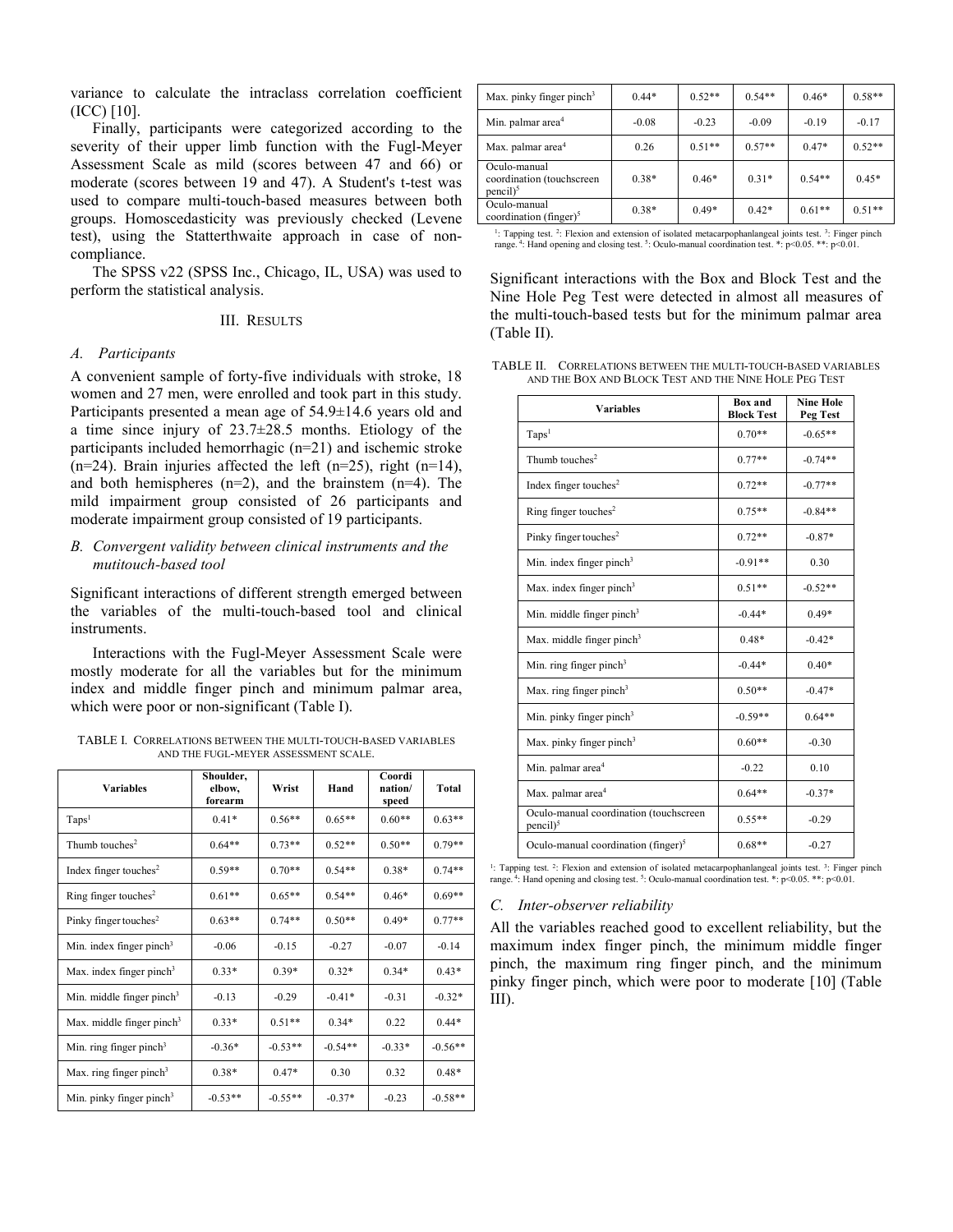| <b>Variables</b>                                               | ICC     |
|----------------------------------------------------------------|---------|
| Taps <sup>1</sup>                                              | $0.96*$ |
| Thumb touches <sup>2</sup>                                     | $0.87*$ |
| Index finger touches <sup>2</sup>                              | $0.84*$ |
| Ring finger touches <sup>2</sup>                               | $0.94*$ |
| Pinky finger touches <sup>2</sup>                              | $0.83*$ |
| Min. index finger pinch $3$                                    | $0.81*$ |
| Max. index finger pinch <sup>3</sup>                           | 0.14    |
| Min. middle finger pinch <sup>3</sup>                          | 0.34    |
| Max. middle finger pinch <sup>3</sup>                          | $0.73*$ |
| Min. ring finger pinch <sup>3</sup>                            | $0.90*$ |
| Max. ring finger pinch <sup>3</sup>                            | 0.54    |
| Min. pinky finger pinch <sup>3</sup>                           | 0.49    |
| Max. pinky finger pinch <sup>3</sup>                           | $0.70*$ |
| Min. palmar area <sup>4</sup>                                  | $0.84*$ |
| Max. palmar area <sup>4</sup>                                  | $0.71*$ |
| Oculo-manual coordination<br>(touchscreen pencil) <sup>5</sup> | $0.85*$ |
| Oculo-manual coordination<br>$(finger)^5$                      | $0.96*$ |

<sup>1</sup>: Tapping test. <sup>2</sup>: Flexion and extension of isolated metacarpophanlangeal joints test. <sup>3</sup>: Finger pinch range.<sup>4</sup>: Hand opening and closing test. <sup>5</sup>: Oculo-manual coordination test. \*: p<0.05.

### *D. Ability to differentiate levels of severity*

Some of multi-touch-based measures showed significant differences between participants with mild and moderate severity (Table IV).

| <b>Variables</b>                      | Mild<br>severity | Moderate<br>severity | p         |
|---------------------------------------|------------------|----------------------|-----------|
| Taps <sup>1</sup>                     | 37.16 (15.53)    | 22.62 (12.72)        | < 0.05    |
| Thumb touches <sup>2</sup>            | 30.81 (12.05)    | 10.57(9.86)          | < 0.05    |
| Index finger touches <sup>2</sup>     | 33.38 (13.81)    | 11.5(11.43)          | < 0.05    |
| Ring finger touches <sup>2</sup>      | 30.5(13.18)      | 14.5(9.75)           | < 0.05    |
| Pinky finger touches <sup>2</sup>     | 26.1 (10.89)     | 7.2(7.89)            | <b>NS</b> |
| Min. index finger pinch $3$           | 1.73(1.2)        | 2.66(2.93)           | <b>NS</b> |
| Max. index finger pinch <sup>3</sup>  | 12.16 (1.88)     | 9.94(2.56)           | < 0.05    |
| Min. middle finger pinch <sup>3</sup> | 1.52(0.85)       | 2.8(2.71)            | <b>NS</b> |
| Max. middle finger pinch <sup>3</sup> | 13.58(2.25)      | 11.47 (1.62)         | < 0.05    |
| Min. ring finger pinch <sup>3</sup>   | 1.36(0.51)       | 4.52(4.04)           | <b>NS</b> |
| Max. ring finger pinch <sup>3</sup>   | 14.38 (1.95)     | 12.13 (2.78)         | <b>NS</b> |
| Min. pinky finger pinch $3$           | 1.83(1.2)        | 2.5(1.19)            | <b>NS</b> |
| Max. pinky finger pinch <sup>3</sup>  | 14.17 (2.78)     | 15.94 (19.6)         | <b>NS</b> |
| Min. palmar area <sup>4</sup>         | 2.82(1.33)       | 2.58(0.71)           | <b>NS</b> |
| Max. palmar area <sup>4</sup>         | 90.24 (22.82)    | 59.19 (27.5)         | < 0.05    |

TABLE IV. DESCRIPTIVE RESULTS OF MULTI-TOUCH-BASED VARIABLES AND THE SEVERITY CATEGORIZATION OF THE PARTICIPANTS

| Oculo-manual coordination<br>(touchscreen pencil) $5$ | 18,5 (9.86)  | 8,25(4,37)   | NS |
|-------------------------------------------------------|--------------|--------------|----|
| Oculo-manual coordination (finger) $5$                | 29.16 (7.37) | 23.83 (8.82) | NS |

The data are expressed in mean (standard deviation). <sup>1</sup>: Tapping test. <sup>2</sup>: Flexion and extension of isolated metacarpophanlangeal joints test. <sup>3</sup>: Finger pinch range. <sup>4</sup>: Hand opening and closing test. <sup>5</sup>: Oculomanual coordination test. NS: non-significance.

#### IV. DISCUSION

This is the first study that presents a multi-touch-based tool for assessing hand mobility and dexterity and evaluates its validity in people with stroke. Our results suggest that the tool could be a valid and reliable instrument for assessing hand mobility and dexterity and, in addition, it is able to differentiate levels of severity of upper limb function after stroke.

Although multi-touch technology has become worldwide available thanks to the popularity of smartphones and tablets, a few multi-touch apps exist for neurorehabilitation [11]. Among them, only one study aimed to evaluate drawings made by individuals post-stroke in order to predict their recovery [12]. Unfortunately, drawing requires fine motor skills that could restrict the use of this application to individuals with mild to low hand function impairment. Mobility of the fingers, as that required for drawing, could be a challenge for interacting with mobile applications after stroke. The multi-touch-based tool presented in this paper assesses not only gross motor function but also evaluates mobility of each finger as well as the overall hand mobility, and includes assessment of coordination and hand dexterity.

Measures of the multi-touch-based tool show multiple significant correlations with measures of the Fugl-Meyer Assessment Scale, the Box and Block Test, and the Nine Hole Peg Test, which had variable strength, ranging from poor to excellent. Poor correlations, as those obtained for the minimum index finger pinch, could be due to the fact that those movements are not involved in the clinical scales or they do not interfere in the score. However, besides strength of the correlations, importance of these interactions lies on the fact that their sign were coherent for all variables. For instance, higher number of touches in the Tapping test was related to better scores in the clinical scales (higher in the Fugl-Meyer Assessment Scale and Box and Block Test, and lower in the Nine Hole Peg Test), which were related to smaller finger pinch values. These results suggest that the multi-touch-based tool and the clinical scales were in fact related.

Among the 17 variables calculated by the multi-touchbased tool, 13 of them showed good to excellent interobserver reliability. Interestingly, some of these variables had comparable results to the Fugl-Meyer Assessment Scale (ICC=0.99) [13], the Box and Block Test (ICC=0.98) [14], and the Nine Hole Peg Test (ICC=0.85) [14], which highlight reliability of the multi-touch-based tool. Importance of these results is that they allow for small minimum detectable changes, which guarantee that the variations detected by the multi-touch-based variables are due to changes in mobility and hand dexterity level, and not because of standard error of the measure, protocol or the instrument [15].